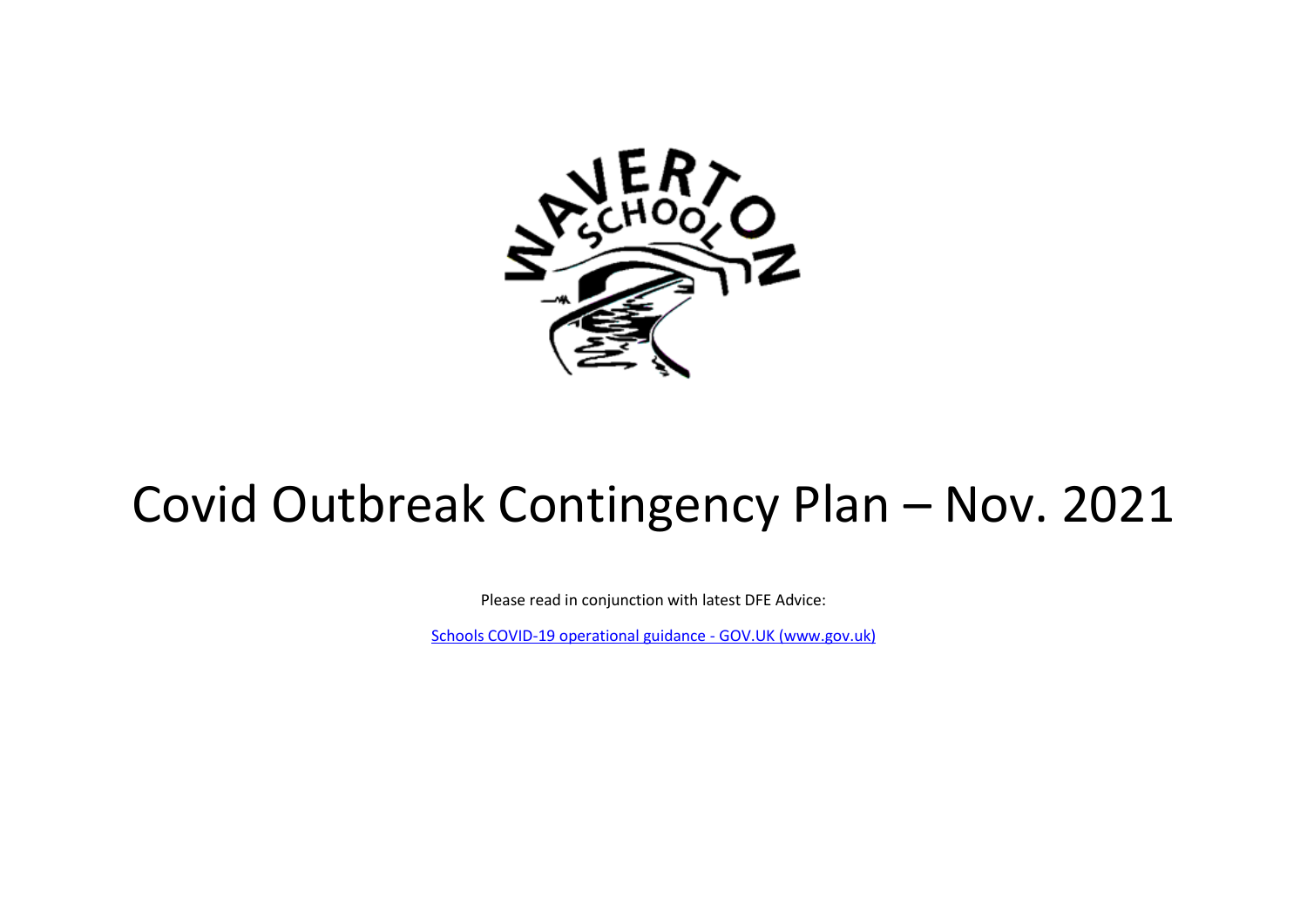| <b>COMMUNITY COVID RISK</b>                                                | <b>DESCRIPTION</b>                                                                                                                                                                                  | <b>ACTIONS</b>                                                                                                                                                                                                                                                                                                                                                                                                                                                                                                                                                                                                                                                                                                         |
|----------------------------------------------------------------------------|-----------------------------------------------------------------------------------------------------------------------------------------------------------------------------------------------------|------------------------------------------------------------------------------------------------------------------------------------------------------------------------------------------------------------------------------------------------------------------------------------------------------------------------------------------------------------------------------------------------------------------------------------------------------------------------------------------------------------------------------------------------------------------------------------------------------------------------------------------------------------------------------------------------------------------------|
| Stage 0<br>Low Community Transmission. No<br><b>School Cases</b><br>皿<br>Щ | • There have been no cases<br>of Covid within school for 10<br>school days.<br>• Cases of Covid locally are<br>low and/ or stable.<br>• Hospitalisation/ Deaths due<br>to Covid nationally are low. | No Covid measures are necessary beyond:<br>$\bullet$<br>Reminding children of good hand-hygiene.<br>$\bullet$<br>Continue with regular cleaning schedule as we have now<br>Ensuring good ventilation encouraged where practical.<br>Ensuring Children / Staff to stay at home if they have Covid<br>Symptoms (and to book a PCR test).<br>Staff will continue to test themselves using Lateral flow tests<br>until the end of Autumn Term.                                                                                                                                                                                                                                                                             |
| Stage 1                                                                    | A single child or adult tests<br>positive for Covid in a class.                                                                                                                                     | The child/adult self-isolates for 10 days. Remote learning will be<br>provided if they are well enough to complete it.                                                                                                                                                                                                                                                                                                                                                                                                                                                                                                                                                                                                 |
| A single child or adult tests positive                                     | • There are fewer than 3<br>cases in the year group. • No<br>other year groups are<br>affected                                                                                                      | . The parents of the child/ close contacts of the adult are contacted<br>directly by NHS Track and Trace to establish likely contacts and<br>advised to book at PCR Test.<br>-Recommend LFD testing for a total of 10 consecutive days in<br>addition to a PCR test (on day 3-5 after first exposure) for pupil<br>household contacts. Pupils can come into school each day if results<br>negative.<br>• All children or any staff who are double vaccinated do not need to<br>miss school or self-isolate whilst they wait for the result of the PCR<br>test unless they have Covid Symptoms.<br>• If teacher not double jabbed- we will seek temporary cover in<br>first instance to allow children to attend school |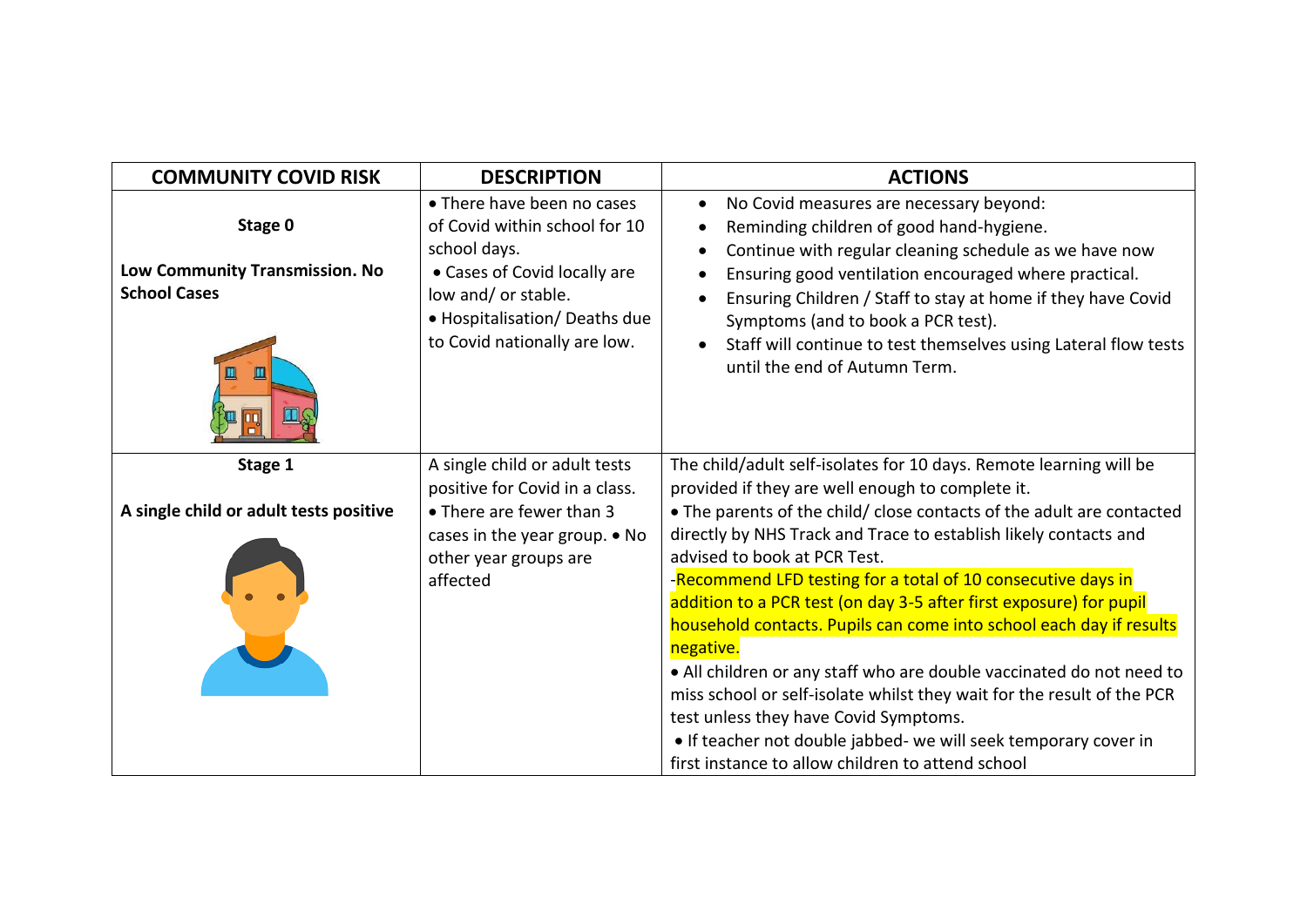|                                                                                                                                                                                                                        |                                                                                                                                                                                                                                                                                | . maintain good levels of ventilation, use CO2 monitors where<br>available to identify poor air quality<br>·maintain good levels of cleaning<br>• maintain good standards of hand hygiene (all staff and pupils)                                                                                                                                                                                                                                                                                                                                                                                                                                                                                                                                                                                                                                                                                                                                                                                                                                                                                                                                                                                     |
|------------------------------------------------------------------------------------------------------------------------------------------------------------------------------------------------------------------------|--------------------------------------------------------------------------------------------------------------------------------------------------------------------------------------------------------------------------------------------------------------------------------|------------------------------------------------------------------------------------------------------------------------------------------------------------------------------------------------------------------------------------------------------------------------------------------------------------------------------------------------------------------------------------------------------------------------------------------------------------------------------------------------------------------------------------------------------------------------------------------------------------------------------------------------------------------------------------------------------------------------------------------------------------------------------------------------------------------------------------------------------------------------------------------------------------------------------------------------------------------------------------------------------------------------------------------------------------------------------------------------------------------------------------------------------------------------------------------------------|
| Stage 2<br>3 children or staff within a year<br>group test positive within 10 days of<br>each other.<br><b>OR</b><br>10% of children or staff who have<br>mixed closely have tested positive<br>within a 10 day period | There have been 3 or more<br>cases of Covid across a year<br>group within 10 days which<br>could mean that Covid is<br>spreading within that group<br>of children.<br>All cases that have<br>completed isolation do not<br>need to be included in the<br>threshold assessment. | As above for each positive case.<br>Notify the local OMH (Outbreak Management Hub)<br>healthprotectionsecure@cheshirewestandchester.gov.uk<br>that the threshold has been reached and supply the case<br>data; a copy of this contingency plan; details of any<br>additional measures already taken and numbers of pupils in<br>each year group<br>Adapting, limiting or postponing indoor sporting events,<br>trips, open days and performances/parents to assemblies<br>Reducing the amount of classes staff work across and<br>children mix with<br>Continue twice-weekly Staff Lateral flow testing.<br>Strongly encourage primary aged children to LFD test at<br>home twice a week<br>letter to parents/carers (affected year groups/classes<br>template)<br>enhanced cleaning in affected classroom(s)<br>enhanced ventilation<br>enhanced frequency of hand hygiene<br>reorientation of desks to face away from each other<br>introduce segregation of affected classes including during<br>assembly; lunchtimes and breaktimes<br>move to remote assemblies for affected class<br>outdoor PE only for the affected classes<br>after school clubs for designated classes only with no mixing |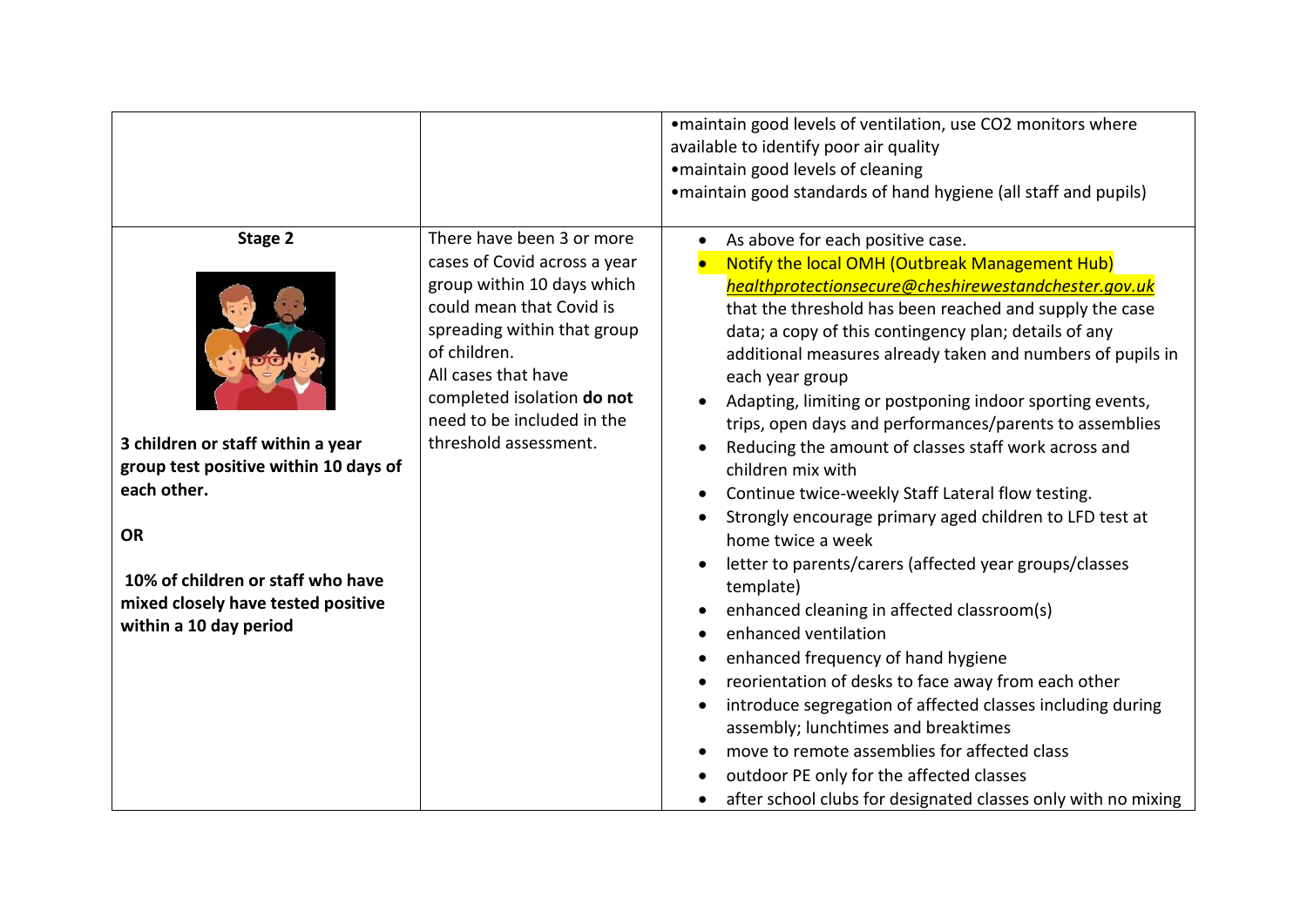|                                                                                |                                                                                                                                                                                                                                              | no singing/similar activities indoors involving increased<br>$\bullet$<br>respiratory secretions<br>If there are staff cases or evidence of staff-to-staff transfer,<br>for a stated period:<br>review staff risk assessment to prevent mixing outside of<br>$\bullet$<br>class and re-introduce 2m social distancing and face<br>coverings in common areas where social distancing cannot<br>be achieved<br>monitor twice weekly LFD testing and reporting<br>reinforce messaging to staff to not come in in the event of<br>experiencing the wider symptoms and to get a PCR test                                                                                                                                                                                                    |
|--------------------------------------------------------------------------------|----------------------------------------------------------------------------------------------------------------------------------------------------------------------------------------------------------------------------------------------|----------------------------------------------------------------------------------------------------------------------------------------------------------------------------------------------------------------------------------------------------------------------------------------------------------------------------------------------------------------------------------------------------------------------------------------------------------------------------------------------------------------------------------------------------------------------------------------------------------------------------------------------------------------------------------------------------------------------------------------------------------------------------------------|
| Stage 3<br>Covid cases continue to increase<br>rapidly within a 10 day period. | • Despite the measures<br>indicated above, Covid cases<br>within the school continue to<br>rise within a 10 day period<br>with multiple classes and<br>staff affected, suggesting that<br>Covid is spreading widely<br>throughout the school | In conjunction with advice from the Outbreak Management Hub or<br>following a case review - introduce for a limited period:<br>affected year group measures to be extended/applied to the<br>whole school for a specified period<br>introduce fixed seating plans (if not already in place)<br>introduce one-way systems in school wherever practical<br>use separate entrances and exits if possible<br>consider wider testing options<br>introduce staggered access and egress times<br>all staff wear face coverings in communal areas<br>suspend school sports or residential away trips in any of the<br>affected class groups<br>Recommended only in conjunction with advice from the Outbreak<br>Management Hub or following a case review - introduce for a<br>limited period: |